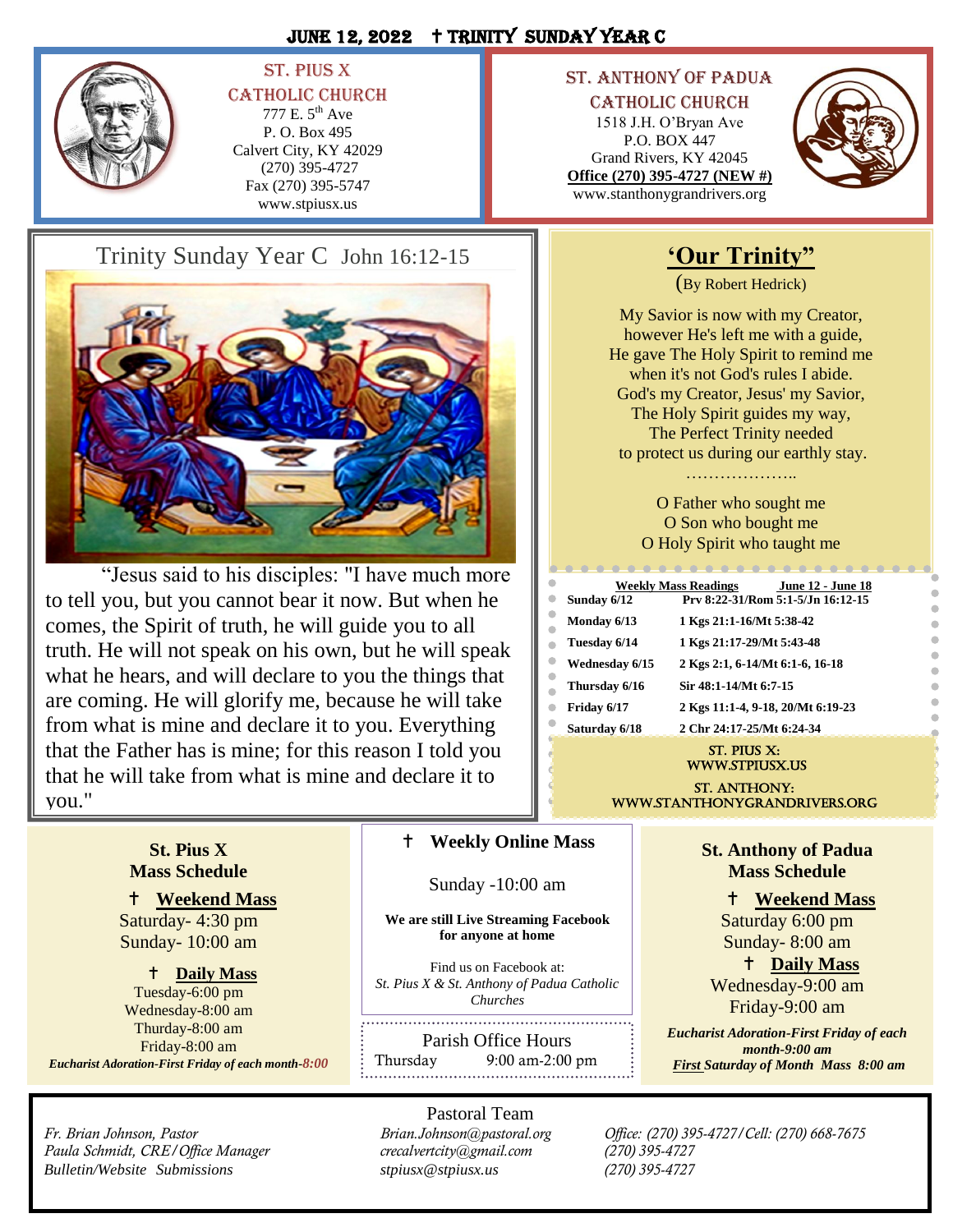**Desk Notes**



Dear St Pius And St Anthony Churches, Trinity Sunday Year C John 16:12-15

*"I'll fill you in later with the details!"* Jesus seems to be saying that to the apostles today, when He tells them "*I have much more to tell you, but you cannot bear it now*" (John 16:12). I love that phrase! It promises 'the rest of the story' to complete the picture and make best sense of whatever is now incompletely told. Usually, the full story hasn't been delivered up front, because of time limits or quick moving events. It might even be the result of the proper groundwork not being laid yet to make reception the full intention of the words understood *(In computer talk, we could say that our operating system is not up to running the new software program yet without upgrading the memory)*. St Paul says this too in 1 Corinthians 13:12 "*At present* I know partially; *then* I shall know fully…." But that phrase 'filling in the details' reminds me of the type of old elementary school test questions we called "Fill in the Blanks". We kids didn't like them. We preferred the Multiple Choice or True/False questions better because you didn't have to produce the actual words for the answer. You just selected one answer from among the provided answers. What is intriguing to me is how we all change as we age: the True False question format that I loved as a kid, now I dislike most of all. With added life experiences along the way, I often struggle with understanding what the question (especially poorly written ones) is asking. And I tend to question the question more, like saying, "Well, the answer is true if you consider these conditions, yet it is false if you primarily consider these other ones." For example, try answering true or false to this statement, "The wettest month of the year is May." Hold on! It depends on which year and where are you living. But on a similar page, that great phrase 'filling me in on the details' reminds me also of finishing out a coloring book page by adding the colorful touch of Crayolas (but keep it in between the lines!)? You know they are marketing coloring books to adults now (selling you finer-tipped colored pencils instead of just crayons, of course). But whether we are getting filled in with answers or color in life, Jesus assures us that the Holy Spirit will provide what we need! He will lead us into all truth, teaching and showing us everything (John 16:13).

We sure need the Holy Spirit (of God Himself) to teach us, as we think today about the Mystery of God's Identity! Who is God? Jesus began revealing to us the identity of God and the Spirit adds and moves forward our understanding of God as best we can handle the revelation of Him as the Holy Trinity. Yet, who masters such an immense mystery as God? Who defines God? God has to reveal Himself to us. I've been reading a collection of letters between the wonderful Catholic southern writer Flannery O'Connor and her friends, and one of then wrote, *"If you can explain the Trinity, then you aren't talking about God…..God is always beyond our minds ability to pin Him down.*" One of my seminary professors told us that 'trying to define God in our human terms, is like trying to nail a cube of Jell-O to the wall!" I also heard the EWTN radio host Dr Dave Anders recently say on his Q & A show 'Called To Communion' to a caller, "If you ever think you have definitively explained the Trinity or the Holy Eucharist in contemporary concepts, then you have probably uttered heresy!" We can never exactly define God to a T, trapping Him in our human categories (So, it is true that we cannot 'pigeon-hole' the Holy Spirit!) It takes God Himself, in Jesus and the Holy Spirit to reveal and teach the ways, life and identity of God to us! This feast of the Holy Trinity gives us an opportunity to reflect on the identity of God as a Holy Trinity of Divine Persons (perfectly One in Being) Father, Son and Holy Spirit as a community of Persons, being Perfect Love Shared and Life Begetting to us all. Trying to understand God, we will only be tracing broad lines of His True Mystery, and He will fill us in with life and truth as we grow along. Peace, Fr Brian



## **Corpus Christi Procession**

June 19 @ 2 PM Join Bishop Medley & Fr. Eric Riley at St. Joseph/Mayfield for a Corpus Christi Procession as a launch of the Eucharistic Revival in the Diocese of Owensboro.

Eucharistic Adoration will

# **Salute to Veterans Fish Fry**

Friday July 8 from 11:00 am to 1:00 pm @ First Baptist Church (Corner of 1st & Ash St)

*Cost \$7.00* & **Veterans Eat Free**

Sponsored by Calvert City Ministerial Alliance *All Proceeds benefit Wounded Warrior Project*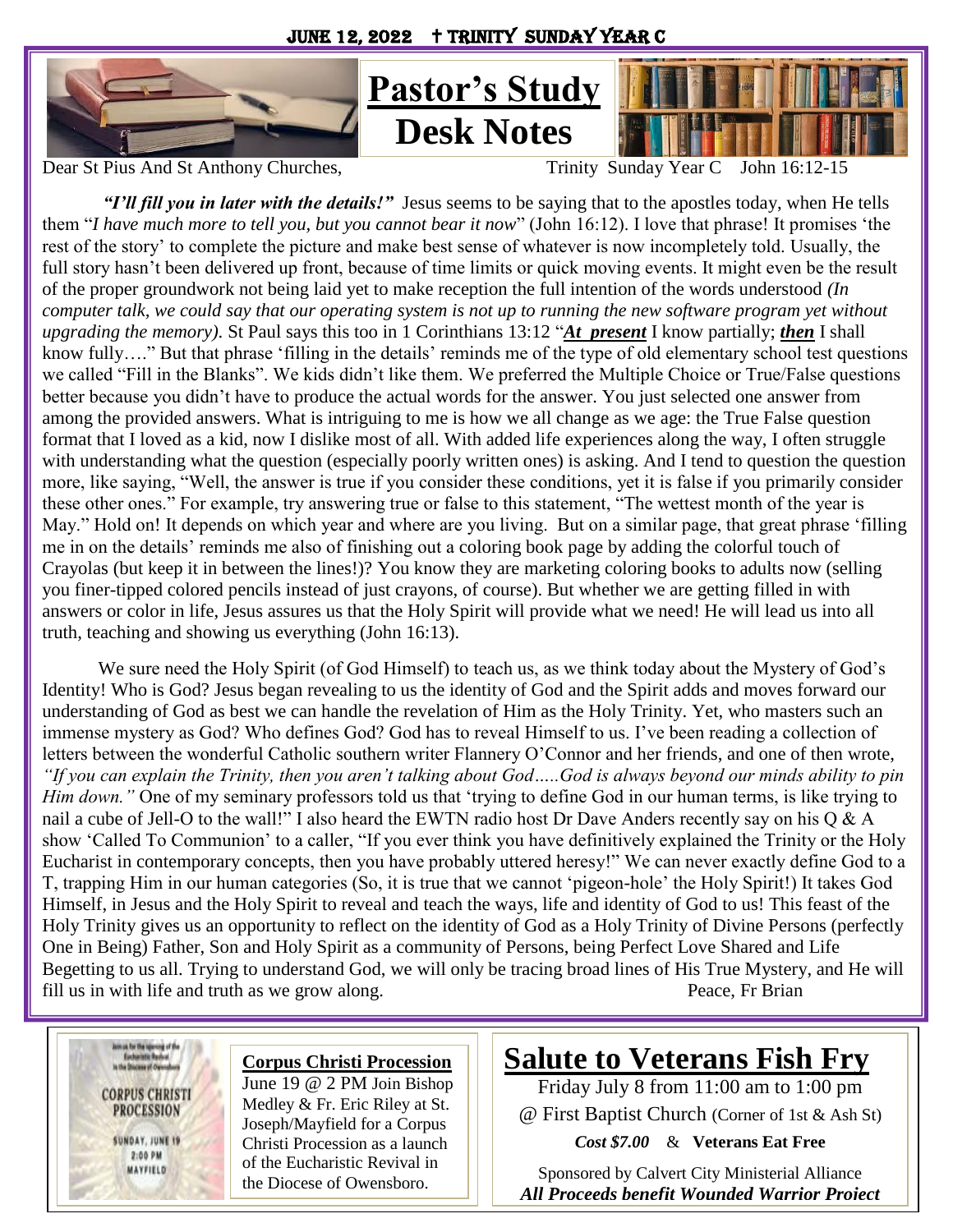## JUNE 12, 2022 + TRINITY SUNDAY YEAR C

**Thank You again!** Have I said how grateful I am for all of your wonderful support and encouragement you gave me as we celebrated my *25th Jubilee of Priesthood*? The feeling of being overwhelmed by grace remains with me and will probably reverberate for another 25 years (God-willing!) I simply wanted to add how special it was of you to work so hard on organizing the splendid mass and delightful dinner afterward. I feel so blessed to be able to serve in our parishes and I want you to know how much you make being a pastor here, such a joy! Fr Brian

| To register or for more info, please visit:                                                                                                                                                                                                                                                                                                                                                                                                                                                                                                        | <b>Catholic Homeschool Virtual Conference : June 10-11</b><br>Completely on-line, this amazing event will offer live talks<br>by exciting Catholic speakers such as Fr. Augustine Wetta, OSB, from<br>EWTN, & Danielle Bean, mother of 8 & manager for CatholicMom.com<br>www.catholichomeschoolconference.com | Birthdays & Anniversaries: Jun 12 - Jun 18<br><b>Happy Birthday!</b> St. Pius X<br><b>Brad Tack</b><br>June $12$<br>June 13<br>Wes Canup<br>Shane Luecke<br>June $13$<br>Christine Newman<br>June $15$<br>Claudia Malzahn<br>June $16$                                                                                                                                                     |  |
|----------------------------------------------------------------------------------------------------------------------------------------------------------------------------------------------------------------------------------------------------------------------------------------------------------------------------------------------------------------------------------------------------------------------------------------------------------------------------------------------------------------------------------------------------|----------------------------------------------------------------------------------------------------------------------------------------------------------------------------------------------------------------------------------------------------------------------------------------------------------------|--------------------------------------------------------------------------------------------------------------------------------------------------------------------------------------------------------------------------------------------------------------------------------------------------------------------------------------------------------------------------------------------|--|
| <b>Join our Diocesan Mission:</b><br><b><i>OB PARISHES</i></b><br>We 78 parishes, 17 schools: 1 mission<br>17 SCHOOLS<br>"To be missionary disciples of Jesus,<br>making the kingdom of God<br>present. Please join in prayer as we<br>pray the prayer for evangelization<br>for six weeks of the Easter Season<br>To be missionary<br>April 23 through May29. Prayer<br>disciples of Jesus,<br>making present the<br>cards in the pews and tables by<br>kingdom of God!<br>church doors. Please pick one up<br>make it part of your daily prayer. |                                                                                                                                                                                                                                                                                                                | Frank Schiaretti<br>June $16$<br>June 18<br><b>Betty Derry</b><br>Dustin Poat<br>June 18<br><b>St. Anthony of Padua</b><br>June $15$<br>Joyce Wilkinson<br><b>Happy Anniversary!</b><br><b>St. Pius X</b><br>Rich & Betty Derry<br>June 17<br>Jerry & Anita Pidcock<br>June 18<br><b>St. Anthony of Padua</b><br>June 12<br>Grant & Sommer Johnson<br>Tommy & Margie Sheppard<br>June $14$ |  |

| St Pius X Mass Assignments: Saturday, June 18, 2022 |              |                                              |                                                                                      |                           |  |
|-----------------------------------------------------|--------------|----------------------------------------------|--------------------------------------------------------------------------------------|---------------------------|--|
| Servers<br>Lectors                                  |              | Eucharistic Ministers                        | Ushers / Greeters                                                                    | <b>Money Counters</b>     |  |
| Paula Schmidt<br>Volunteer                          |              | Suzette Whittington<br>Jeff Riedfort         | Volunteer (Usher)<br>Volunteer (Usher)<br>Volunteer (Greeter)<br>Volunteer (Greeter) |                           |  |
| Mass Assignments: Sunday, June 19, 2022             |              |                                              |                                                                                      |                           |  |
| Dominic Schiaretti                                  | Ric Witowski | Jimmy Harbison<br>Martina Darst<br>Volunteer | Volunteer (Usher)<br>Volunteer (Usher)<br>Volunteer (Greeter)                        | Jan Waniel<br>Jean Waniel |  |



### *Remember in Prayer*

**St. Pius X:** Derwood Doyle, Joanna Grimes, Amanda Bailey, Kathryn Bailey Kaileigh Row, Dolly Bardsley, Pam Laibl, Chevelle Allen, Henry Feezor, Jerry & Sissy Wommack, John Campbell, Lisa Hammond, Rose Grossius, Bennett Meisenheimer, Jim & Rose Drury, Wes Hayes, Mike Norvell, Maryann Huebschmann, Shirley Mangan, Kenny Matthews, Dora Miller, Miller Meisenheimer, Michelle Freeman, Joann Najgebauer, Johnny Poe, Joel Rivera, Carol Ross, Lonnie Vogler, Brenda Waitke, Gary Walters, Andrew Walton, Larry Wenzel, Dawn Williams, Wilma Lejuene, Lori Butler, Isabella Hamilton, Dr. Danny Butler, Cameron Richmond, Brad Longsworth, Matthew Black, Helen Bennett, Catherine Broks, Stacey Newby, Bette Zilligen, Ric Vaughn, Susan Sloan, Donny Travis, Betty Derry, Scott Hamilton, Connie Burt and family, Abigail Huebschmann, Lucas Hebner, Ericka Karpstein, Joanna Cooper, Carolyn Outland, Angel Thompson, Kaye Poyner, Bob & Lois Tashjian, Rita Cook, Juliette Kaplanes, Jack Bender, Penny Maupin, Don Kemp, Sharon Olejnicak, Tim Wilson, Beverly Dukes, Bill Norvell, Wallace Hunt, Phyllis White, Judy Krouse, Kerry Frazier, Rene Harrington, Lisa Doyle, Forrest Michael Teeters, David Kroll, Cameron Brewer, Stefanie Wilkerson-Barragan, Hugo Santos, Sharon Gibbons, Wayne Viniard, Braydn Barnett, and their families

**St. Anthony of Padua:** David Reed, Juan Gonzalez, Elena Carey, Donna & Jon Gresham, Bob Decker, Bill Rodgers, Tom & Margie Sheppard, Bob & Lois Tashjian, Mr. Driskill, Margaret Adams, Pat Gorbett, Ed Derringe, Helen Krivan, Imogene Ramey, Bob Lang and their families and caregivers.

### **Pray for Our Military**

**St. Pius X:** Julianne Utley, Daniel Burgess, James Griffith, Cory Erickson, Justin Fatum, James A. Kinsey, Sarah Martindale, Devin McFadden, Benjamin Patton, Kousuke Sasaki, Noah Willett, Amanda Wojahn and Luke Jablonski.

**St. Anthony of Padua:** Joel Dumbacher, Matt Elder, Kathleen Erickson, Scott Erickson, Cory Erickson, Jason Huber, James A. Kinsey, Jay Lockhart, Sarah Martindale, Devin McFadden, Ryan M. Fields, LeAnne Neal, and Kousuke Sasaki.